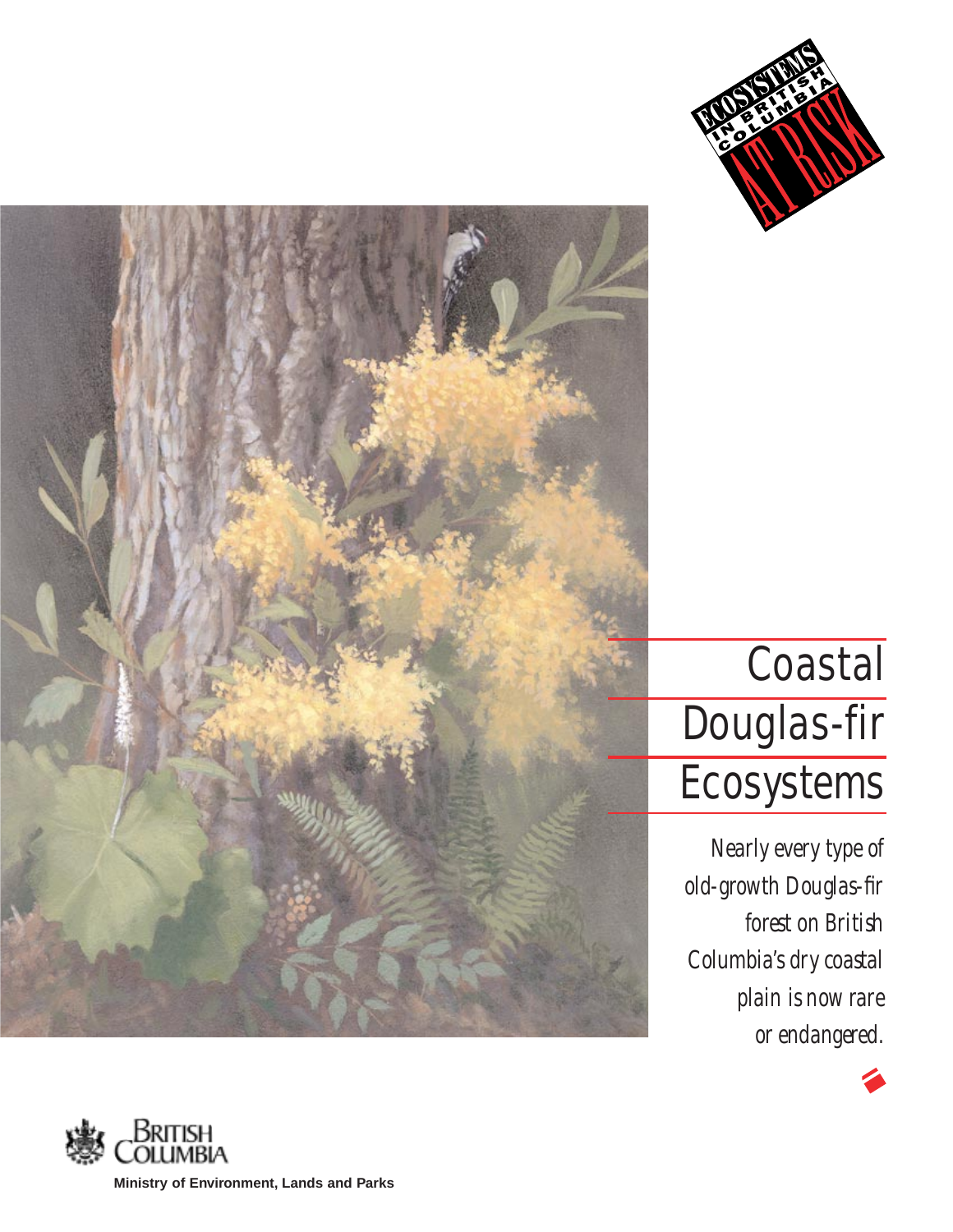

# Why are coastal Douglas-fir ecosystems at risk?

 $\int$ owering Douglas-fir forests once dominated a narrow strip of low-lying land along the southeastern coast of Vancouver Island, the Gulf Islands, and parts of the Lower Mainland and Sunshine Coast. Now only fragments of these unique ecosystems remain in an old-growth state and we are in danger of losing what is left.

Since 1848, logging has been a major industry on Vancouver Island. The easily accessible Douglas-fir forests were the

first to be cut. Proximity to the ocean (for transport) and gentle topography made logging these forests relatively easy in the days of oxen and axes. At about the same time that logging began, agriculture was also becoming a major industry. Early set-

*Urban development has become a major threat to what remains of our oldgrowth coastal Douglas-fir forests.*

tlers took advantage of the fertile lowland soils and cleared the land of trees so they could raise crops and livestock.

As forestry, farming, mining and fishing brought more and more people to this coast, bustling cities spread across the land where bountiful forests had once grown. This trend continues today as the mild climate attracts winter-weary Canadians from the East. Urban development has become a major threat to what remains of our old-growth coastal Douglas-fir forests.

Another modern threat to these forests is the suppression of natural forest fires. Mature Douglas-fir trees have thick bark, which protects them from the low-intensity fires that used to occur here about every 100 to 300 years. Such fires maintained the dominance of Douglas-fir by controlling the growth of competing trees. They also prevented tinder-dry debris from building up on the forest floor, thus reducing the risk of high-intensity fires. Now that forest fires are suppressed, the Douglas-firs are in danger of being replaced by other conifers or killed by high-intensity fires that humans will not be able to control.

The understorey plants of these forests are also in danger of being overshadowed, not by natural competitors, but by invasive, non-native plants. Freed from the predators and competitors of their homelands, these plants invade forests and outcompete the native vegetation. Their names often give away their foreign

ancestry: English ivy, Scotch broom,

Himalayan blackberry, and Eurasian spurge-laurel. In this area, invasive plants tend to flourish where the soil is disturbed or where there is a great deal of light available, such as on rocky outcrops under a sparse forest canopy. The seeds of some species, like English holly, are transported deep into the forests by birds. Each year sees new plants imported to this region from all over the world.Which ones

will be the next invaders?

#### What is their history?

**Bullet Columbia's spectacular**<br> **Columbia's spectacular**<br> **Columbiations** columns by repeated glaciations, the ritish Columbia's spectacular landscape has been sculpted over the last two million years most recent of which occurred between about 30 000 and 10 000 years ago. The South Coast was

one of the first areas to be deglaciated, and by studying accumulations of plant pollen in lake bottoms, scientists have established that forests were growing here more than 12 000 years ago.

The earliest forests after the last glaciation were dominated by pines, and included spruce, alders and ferns.

Douglas-fir and western hemlock arrived next, around 10 000 to 11 000 years ago. Yellow-cedar and western redcedar became abundant only about 6000 years ago, and with their arrival began the magnificent wood carving and architecture of the coastal First Nations.

## What is their status?

S N cientists recognize six distinct oldgrowth forest types on the low coastal plain of southern British Columbia **that are either dominated or co-domi**nated by Douglas-fir trees. All of them are currently on the province's list of rare and endangered ecosystems. Nine other types of old-growth Douglas-fir forests, growing on dry upland sites throughout the south coastal region, are also on this list,

*One study estimated that only one-half of one percent (about hectares) of the low coastal plain is covered by relatively undisturbed old forests.*

though they have not suffered the extreme devastation of the lowland types.

Due to a lack of ecosystem mapping, it is difficult to determine how much area these forests once covered and how much is left in an old-growth state. One 1995 study estimated that only onehalf of one percent (about 1100 hectares) of the low coastal plain is covered by relatively undisturbed old forests. This is far below what scientists consider to be the

minimum area required for the continued survival of these forest types.

Only a small proportion of what is left in an old-growth state is contained within parks. Although no logging occurs in these "protected" sites they are still being degraded by fire suppression, non-native plant invasion and, in some cases, overuse.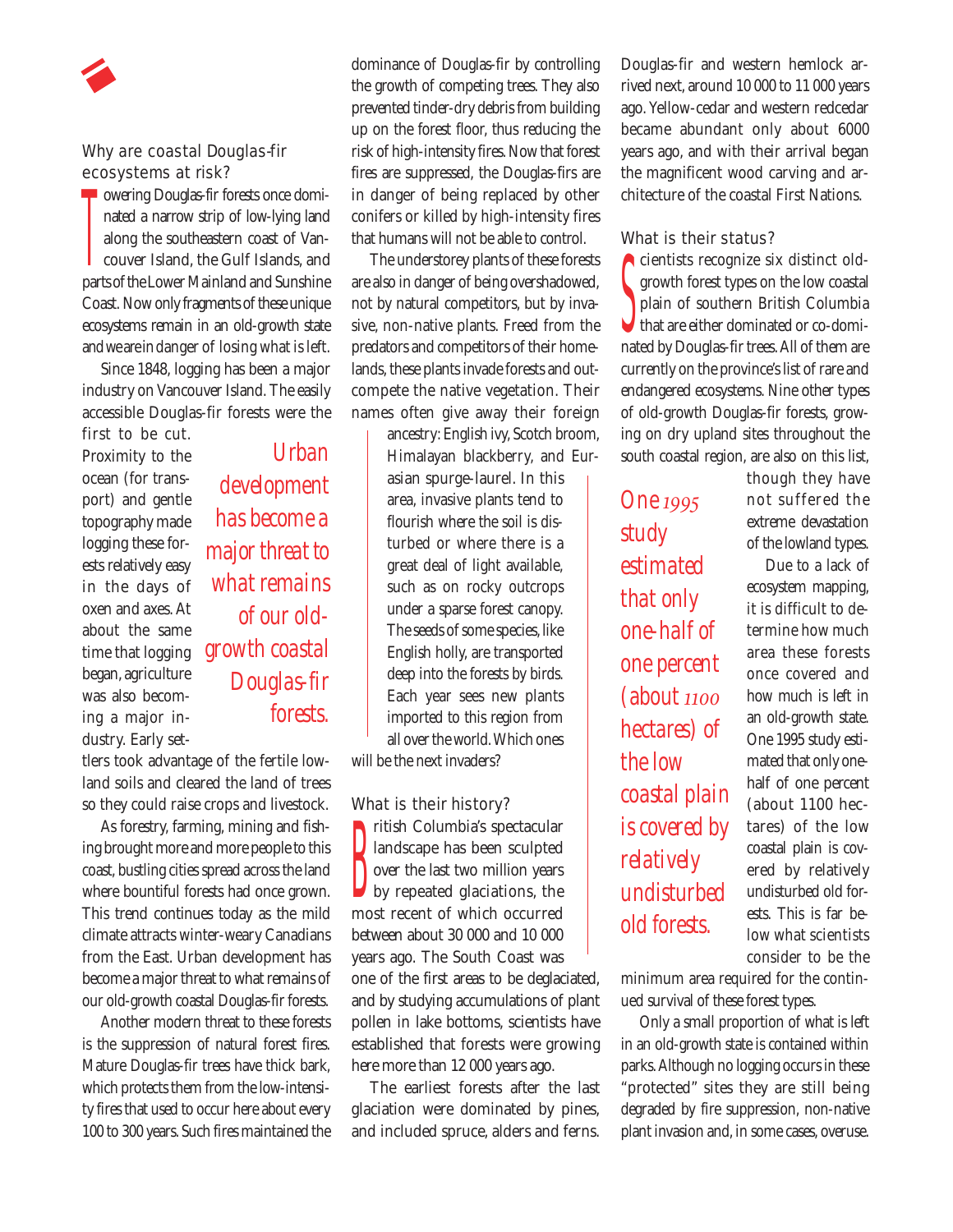

Active management, such as weeding and prescribed burning, will be necessary if we wish to maintain the few parks we do have in a natural state.

Unlike most of British Columbia, nearly all of the land within the south coastal region is privately owned, which makes expanding the park system expensive and difficult. Citizens' groups have had some success in raising money to buy land for conservation, and governments are taking steps to create incentives for private landowners to preserve biodiversity on their land.

Even if efforts to protect all remaining old-growth stands are successful, additional areas of older second-growth forest will have to be protected and allowed to recover to an old-growth state in order to ensure adequate representation of these forest types in the future, and to provide a continuous network of wildlife habitat. This will create a margin of safety in the system so that if one old-growth stand is degraded, there will be other healthy old-growth stands nearby to take its place.

### What are they?

|<br>|<br>|t is difficult to know what Douglas-fir forests along British Columbia's dry coastal plain originally looked like since there **are so few areas left in their natural state.** but our understanding of the ecology of Douglas-fir can help us visualize these forests. Douglas-fir is a "keystone" species - a species that has a great influence on the whole ecosystem. When the canopy of Douglas-fir trees is removed, the understorey plants are exposed to the elements and quickly replaced by plants more suited to harsher conditions, thus changing the entire ecosystem.We know that wildfires once swept through the area on a regular basis, keeping competing trees

in check and also damaging young Douglas-fir trees that had not yet built up thick, protective bark. This natural thinning of young Douglas-firs, along with the fact that this species does not grow very well in the shade, suggests that the forest canopy was relatively open. We

*A typical Douglas-fir can live more than* 750 *years in the absence of high-intensity fires or storms.*

can also infer that these open forests were dominated by gigantic "veteran"Douglasfirs, since a typical Douglas-fir can live more than 750 years in the absence of high-intensity fires or storms, and some have been known to live well over 1000 years.

The mountains of Vancouver Island and the Olympic Peninsula create a

"rainshadow" that shields this region from incoming rain clouds and results in a dry, mild climate compared to other coastal regions. While Douglas-fir trees are tolerant of a wide range of environmental conditions and grow in many parts of the province, many of the other plant species of the coastal Douglas-fir ecosystems are more specifically adapted to the summer droughts and winter rains that characterize this climate.

In total, there are about 100 species of plants– trees, shrubs, vines, herbs and mosses – in coastal Douglas-fir forests. Trees common to wetter areas of the West Coast, especially western redcedar and grand fir, can be found in these forests. Less prevalent are Garry oak and arbutus, which grow on drier sites. Our provincial emblem, the western flowering dogwood, can also be found in these forests.

The most common shrubs are: salal, which produces delicious berries; dull Oregon-grape, which is prized by gardeners locally and abroad; and the aptly named ocean-spray (shown on cover). Although these species are usually intermixed, each

> one dominates under different conditions: salal in moister sites; dull Oregon-grape in medium sites; and oceanspray in drier sites. Beautifully fragrant native roses also grow in these forests, but less abundantly. Most old-growth Douglas-fir forests have a sparse herb (non-woody plant) layer, within which sword fern and vanilla leaf are the most common species. Dry Douglas-fir– Garry oak forests are an exception to the general pattern. They grow on rocky, well-drained soils that cannot hold enough water to support shrubs

throughout the summer, but do sustain a variety of grasses and colourful wildflowers. Douglas-fir–pine–arbutus forests are somewhat intermediate, with welldeveloped shrub *and* herb layers.

Oregon beaked moss is the most common member of the well-developed moss layer in all but the driest forests. The more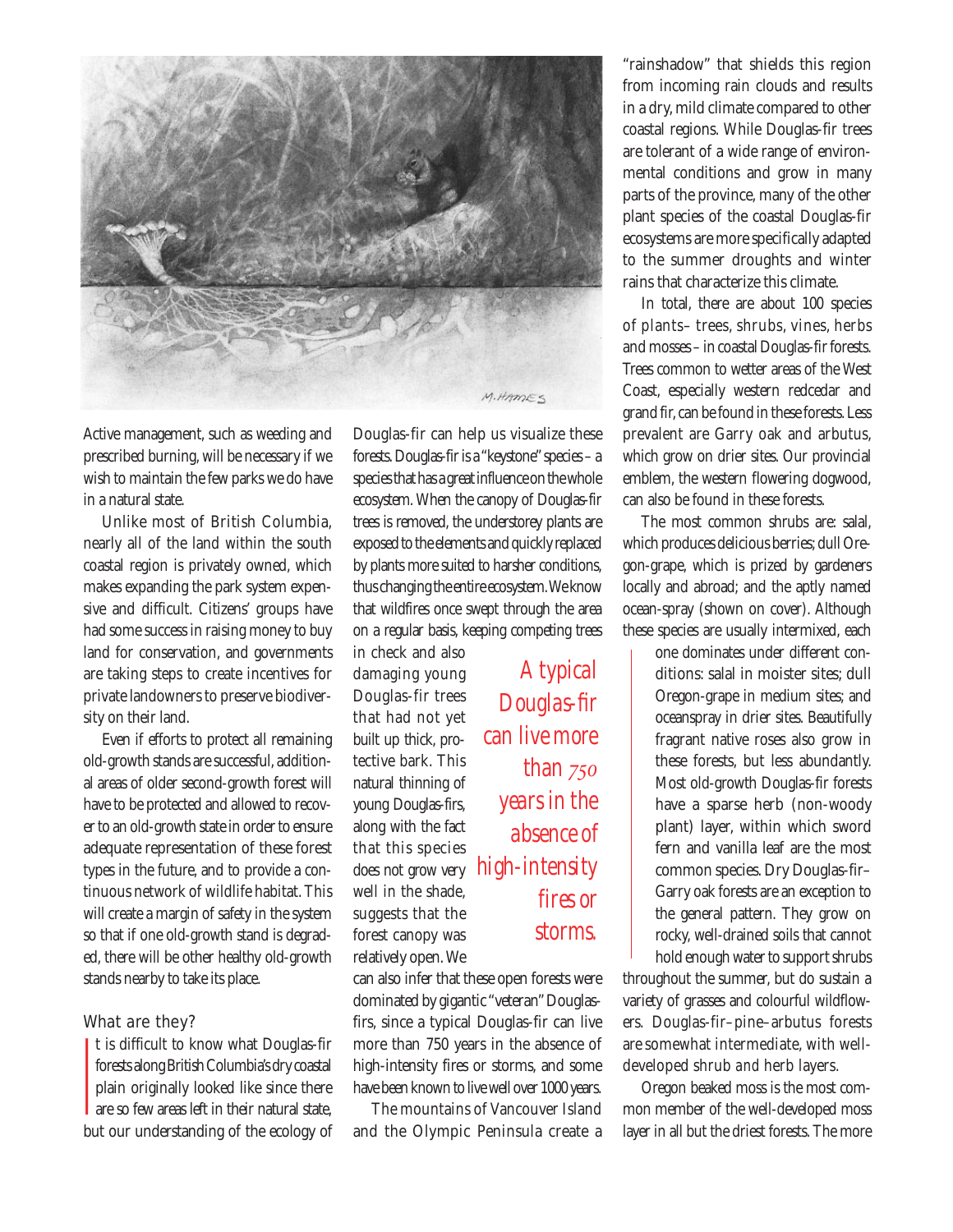drought-tolerant electrified cat's tail moss is the dominant moss in Douglasfir–Garry oak forests, and the two moss species are co-dominant in Douglas-fir– pine–arbutus forests. A close look at the trunk and limbs of almost any tree will

reveal not only mosses, but also a bewildering and beautiful variety of slow-growing lichens. These are symbiotic (mutually beneficial or dependent) organisms made up of a photosynthetic alga surrounded by a tough, protective fungus.

Mycorrhizal fungi also form symbiotic relationships with most forest plants. These fungi grow on plant roots and absorb sugars the plant produces by photosynthesis. In return, the plant gains access to water and nutrients that the fungi absorb from the soil through a network of filaments. The fruiting bodies of some of these fungi may be famil-

iar to you: false truffles, chanterelles, and slippery jacks are all mycorrhizal. The importance of mycorrhizae cannot be overstated – plant growth is greatly increased in the presence of these fungi, and some plants cannot grow without their fungal partner. Mycorrhizal fungi are considered to be *the* keystone of coastal Douglas-fir forests.

# Why are they important?

though old-growth Douglas-fir forests<br>
are important for many practical reasons, the most important reason is that<br>
they are an essential part of the unique lthough old-growth Douglas-fir forests are important for many practical reasons, the most important reason is that biodiversity of British Columbia.The intrinsic value of a naturally diverse environment is well recognized, and protecting these forests will help maintain the habitats of many plant and animal species.

Douglas-fir forests are home to many fascinating animals, some of whom have a close, though not exclusive, relationship with Douglas-fir trees. Red Squirrels harvest huge numbers of Douglasfir cones and store them for the winter.

They also often nest on large Douglas-fir branches or in cavities created by woodpeckers. Spaces behind the bark of large, dead and decaying Douglas-fir trees provide safe roosting places for many of the 10 species of bats in the region, while

*One study of the forest canopy found approximately insect species that are exclusive to coastal old-growth Douglas-fir forests.*

woodpecker cavities are sometimes used as bat nurseries. Many birds, including some owls and chickadees and two species of swallows, also use woodpecker cavities for nest sites. Mature Douglas-firs are particularly important for Bald Eagles as they need large trees to support

their massive nests, which can weigh up to one tonne!

At the smaller end of the animal scale, numerous species of insects live high in the canopy of old-growth Douglas-fir forests. One study of the forest canopy found approximately 400 insect species, about 100 of which are exclusive to coastal old-growth Douglas-fir forests. Remarkably, about 50 of these were previously unknown to science.

Two provincially rare plant species and 10 provincially rare vertebrate animal species live in old-growth coastal Douglas-fir forests. These rare species include the rough-leaved aster, the Marbled Murrelet and the Sharptail Snake. The Marbled Murrelet is a small seabird that nests on the very wide and mossy branches of centuries-old trees, making it dependent on old-growth for its survival. Abundant large woody debris such as fallen tree trunks, a feature of old-growth forests, is required as shelter for the Sharptail Snake. Although not much is known about the status of other inhabitants of these forests – invertebrates, lichens and fungi – it is likely that some species in these groups are also rare. Preserving a continuous network of old-growth coastal Douglasfir forests will help prevent the extinction of these species and provide movement corridors for the animals and plants that may have to colonize new areas to survive future climatic changes.

One very common species that benefits enormously from old-growth coastal Douglas-fir forests is *Homo sapiens*. In this densely populated and, hence, polluted area, forests do us great service in filtering contaminants out of the air every day.

The material and economic benefits of healthy, natural ecosystems must also be taken into account. At a very basic level, these forests provide the necessities of life: food, both plant and animal; medicinal plants; materials for shelter; and, of course, clean air and water. All of these can be taken without harming the forest. When European settlers arrived on Vancouver Island they encountered large populations of humans who had flourished here for thousands of

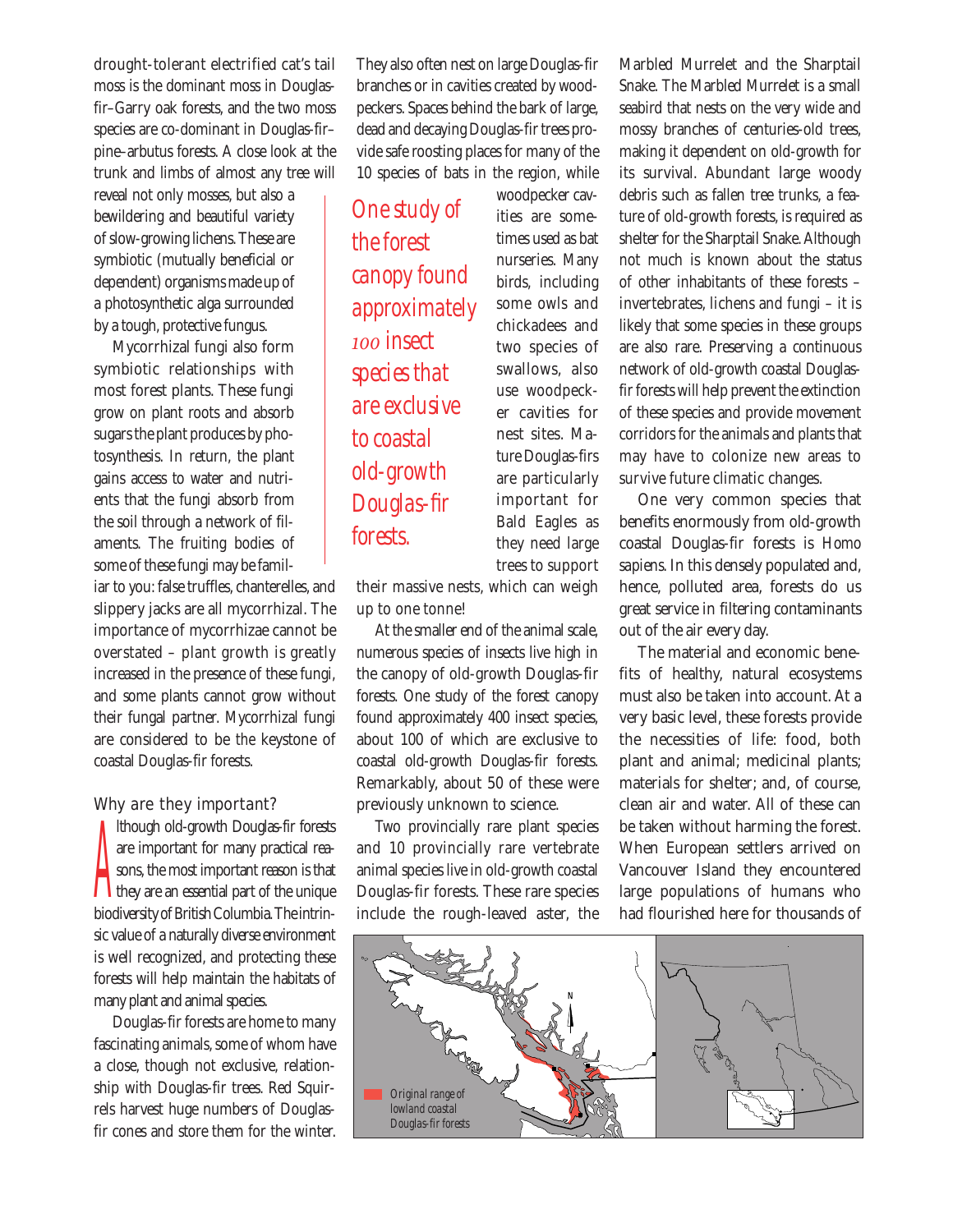years without depleting the forests that supported them.

There are opportunities for economic development in "wildcrafting:" harvesting forest products such as edible mushrooms or herbs without damaging the integrity of the forest.

Natural forests can also provide nurseries with stock for the propagation of native plants, a new and expanding industry in this province. Another benefit of preserving natural ecosystems is the preservation of traditional medicinal herbs,which are currently being investdirect contact with Nature. Countless psychologists, biologists, writers and religious scholars have observed



THE OLD, FIRE-SCARRED "VETERAN" **IS A REMINDER THAT NATURAL WILDFIRES WOULD HAVE KEPT THIS DOUGLAS-FIR SALAL FOREST MORE .** *Hans Roemer photo*



old-growth Douglas-fir forests left on public lands. Support government programs that create incentives for private landowners to protect the forests on their properties. Governments can also protect the few remnants that are on public lands, improve the man-

> agement of forests within parks and create new parks by buying private lands that support old-growth Douglas-fir forests.

> Try to incorporate your newly acquired knowledge into your personal life. One way to do this is to pay attention to

igated with the aim of developing new drugs.

Natural forests are crucial for scientific research into topics such as wildlife management and forestry. They are the "benchmarks" by which environmental management practices can be judged. They are also the reference point for the exciting new industry of eco-forestry, which strives to harvest high-quality wood without damaging the ecosystems that produce it.

A large industry that could benefit from the protection of old-growth coastal Douglas-fir forests is tourism, especially eco-tourism. Every year, tourists from around the world travel to the west coast of Vancouver Island to see the old-growth rainforests. If we protect the remaining old-growth Douglas-fir forests on the east coast of the Island, their tourism potential could also be developed.

Perhaps most importantly, these forests enrich people's personal lives. The proof of this is the ever-increasing use of local nature parks. The benefits that people derive from

and demonstrated the benefits of contact with Nature, and those benefits are priceless.

visiting these parks range from getting fresh air and exercise to enjoying the beauty of plants and animals, to deriving spiritual sustenance from

#### What can we do?

 $\int$ here is a great deal we can do as individuals to protect old-growth coastal Douglas-fir forests. What you are doing right now is the first step: learning about old-growth coastal Douglas-fir forests and why they need our help. If you live in the region where these forests grow, you can learn more by taking a guided walk in a local park or by teaching yourself how to identify plants and animals. Public libraries, the Internet and the specialized libraries of government agencies and environmental organizations are great sources of information about these forests and related topics. Joining a local naturalist group is another excellent way to learn more about Nature.

Discuss the importance of protecting old-growth coastal Douglas-fir forests with municipal, regional, provincial and federal agencies, and ask for their help. There are not many

the rules, such as "stay on the trails" and "keep dogs on a leash," when visiting local parks. These regulations are intended not to diminish the enjoyment of visitors, but to protect the sensitive plants and animals in the parks. You can also get actively involved in protecting natural areas by participating in organized campaigns to rid your local parks of invasive non-native plants such as Scotch broom or Eurasian spurge-laurel.

Another way to make a difference is to landscape your property with native plants, which can save water and provide habitats for wildlife even in an urban setting. You can collect seeds from wild plants (leaving most of the seeds behind for reproduction) or buy native plants from specialty nurseries, but please do not collect live plants from the wild. Joining the provincial government's Naturescape program is an easy way to get started.

If you are fortunate enough to have some old-growth Douglas-fir forest on your property, you have an opportunity to be an environmental hero and preserve a part of British